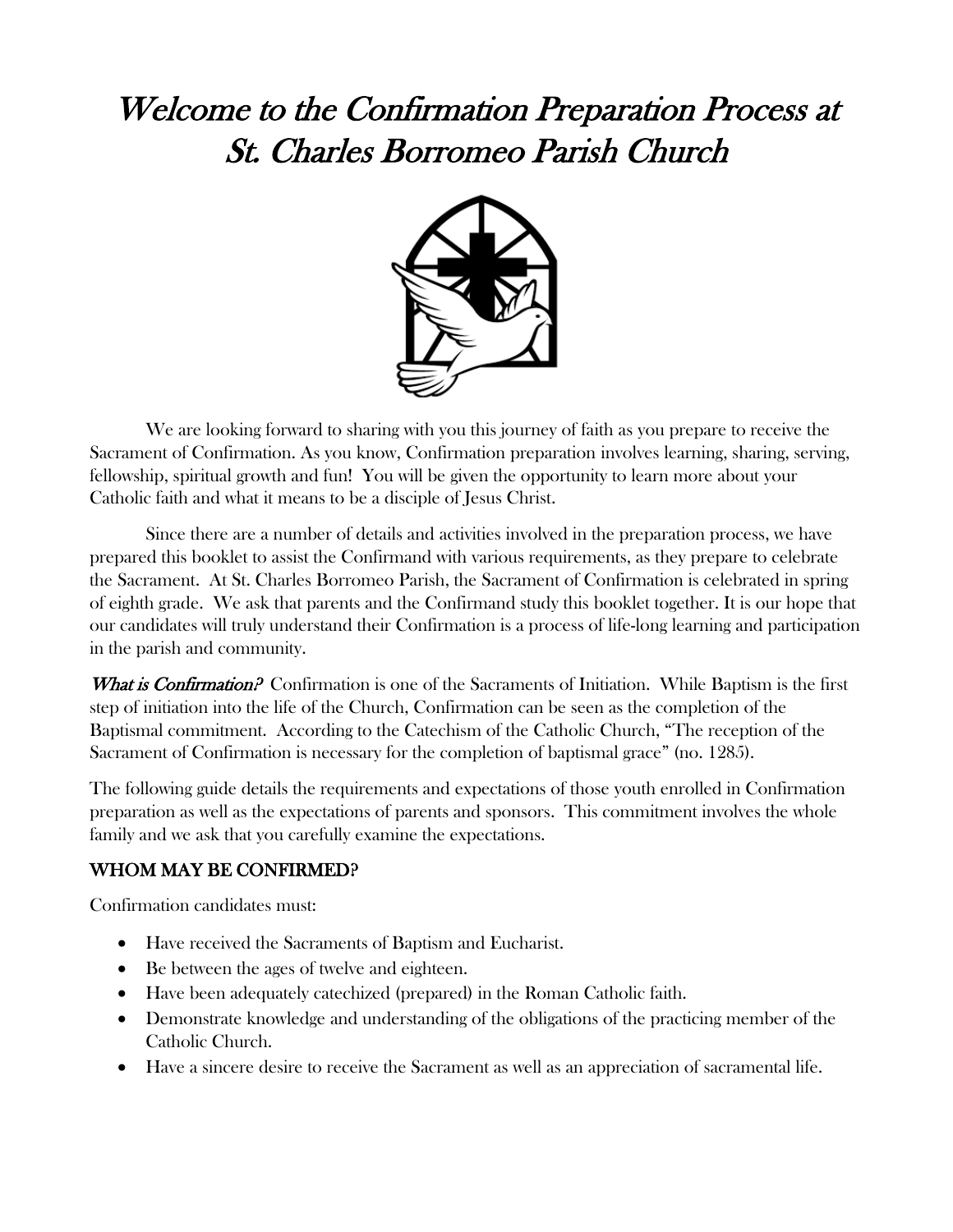## Diocese of Trenton Guidelines: Confirmation

#### Immediate Preparation

- Immediate preparation for the reception of the Sacrament of Confirmation consists of a minimum one-year program of formation designed to develop an understanding of the Sacraments of initiation as they apply to the lives of the candidates and in the life of the Church.
- It is the intent that the Sacrament be conferred in the spring of eighth grade or the fall of ninth grade.
- The immediate preparation should be separate from the regular religion curriculum.
- Readiness for the reception of the Sacrament of Confirmation proceeds in two stages: the readiness for candidacy and the readiness for the Sacrament itself.
- Immediate preparation includes elements such as a public acceptance of the candidates and an inclusion of parents, sponsors, and the parish community.
- A special effort will be made to prepare the candidates for further participation in the life of the Church after the reception of the Sacrament. (Diocese of Trenton: Parish Religious Education Administration Manual: 501, A-F, November 2012)

#### **Readiness**

- Candidates, their parents and sponsors, are to be informed at the beginning of the program as to the requirements for readiness or possible postponement.
- The pastor or his delegate will determine readiness for reception of the sacrament. This is most effectively accomplished by an interview.
- Readiness for candidacy will require a determination that initial catechetical preparation has taken place and that potential candidates have been faithful in participating in the liturgical and Sacramental life of the Church.
- If it is determined that a student cannot profess knowledge of their faith and do not regularly participate in the liturgical and Sacramental life of the church, a more intensive program of additional or extended preparation will be offered to them before they are accepted as candidates.
- The right of the candidate to postpone reception of Confirmation at their own request should be carefully respected by parents, catechetical leader, and the pastor. (Diocese of Trenton: Parish Religious Education Administration Manual: 501, A-F, November 2012)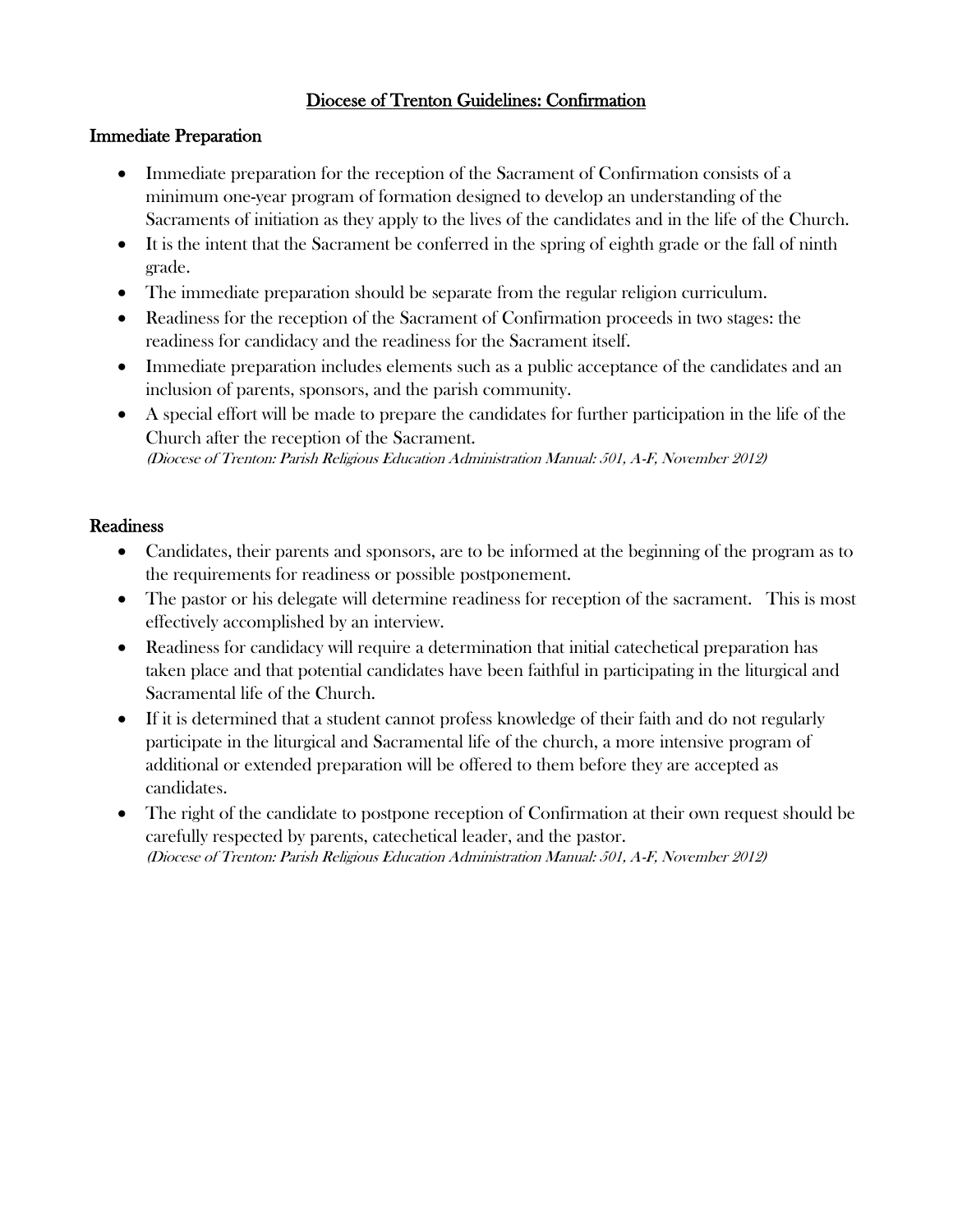#### Outline for Confirmation Program

#### Eighth Grade Requirements

#### Community Worship

Confirmation students are expected to attend Mass on Saturdays or Sundays and Holy Days.

#### Religious Education Classes

Candidates attend regular Religious Education classes.

Knowledge of:

The Seven Sacraments The Ten commandments The Beatitudes The Seven Gifts of the Holy Spirit The Corporal Works of Mercy The Spiritual Works of Mercy Writers of the Gospels Story of the Passion Act of Contrition and other prayers

## Confirmation Meeting

Parents and candidates attend this meeting together in September. A time line of events for the year is presented.

## Sacramental Registration Form/ Grade 8 Sacramental Fee

Parents complete the Sacramental Confirmation form for official parish record. A \$50 fee is collected at time of Religious Ed registration. This covers additional expenses such as meetings, retreats, Sacramental preparation workbooks, Confirmation gowns, and certificates.

## Confirmation Name

Students will choose their Confirmation name based on a Saint or their given baptismal name.

## Letter to Pastor

Each student must write a letter to the Pastor. Please return this letter to the Religious Ed office so it can be placed in the student's folder. Format of the letter is on Religious Ed website.

## Service Activities

Students will complete three (3) service activities of their choice. Students must document their experiences. Service activity form is on Religious Ed website.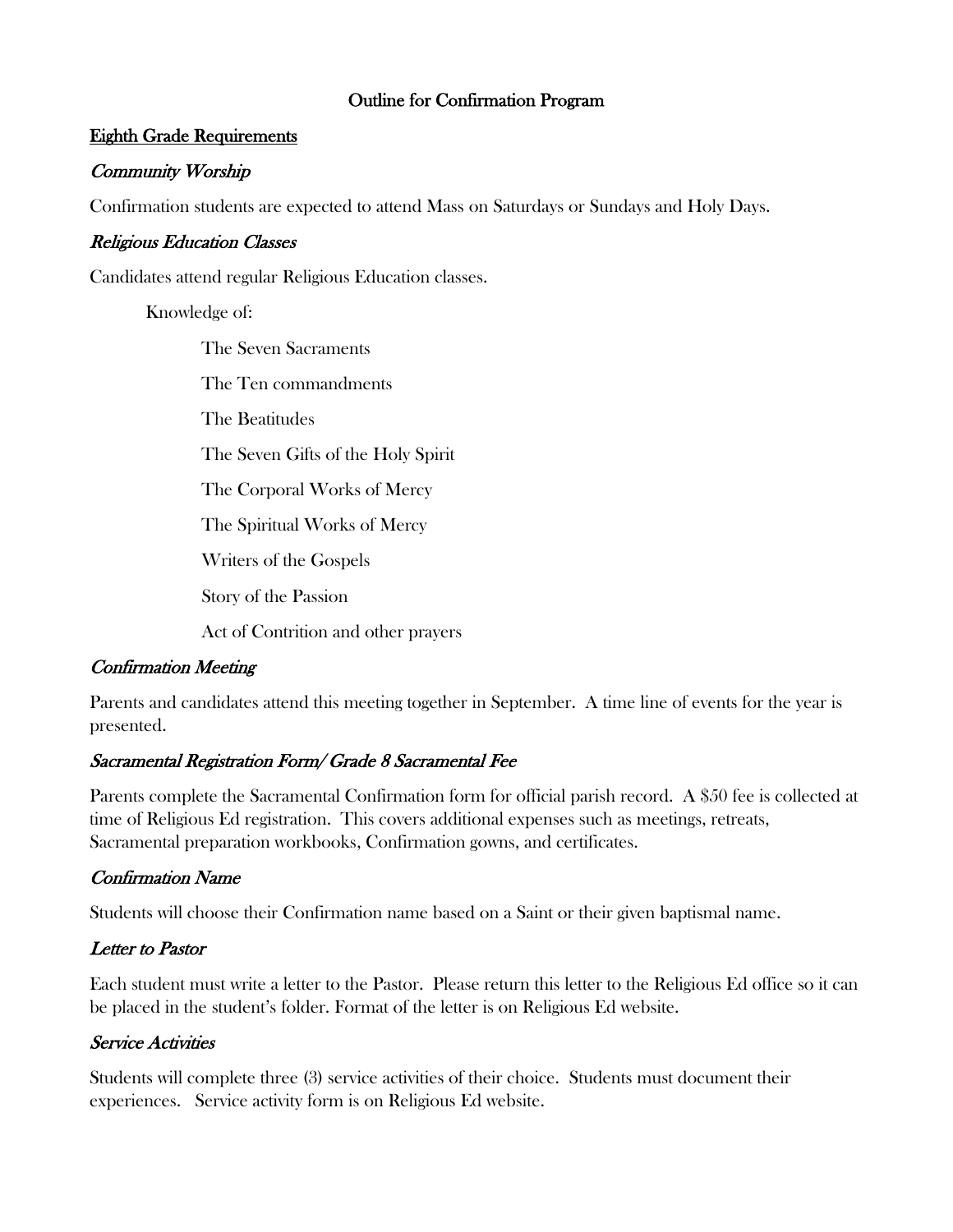## Interview Reflection

Students will conduct an interview with a person of service within the parish or town community. They will provide a written summary of the meeting. Interview reflection form is on Religious Ed website.

## Personal Reflection

Students will write a reflection on why they want to be confirmed. Personal reflection form is on Religious Ed website.

## Sponsor Reflection

Students will interview their Confirmation sponsor. Students will provide a written summary of the meeting. Sponsor reflection form is on Religious Ed website.

# Confirmation Retreat

A special retreat for the Confirmands is planned for January. Specific date and other information for the event will be provided in September.

# Confirmation Exam

Student must pass an exam that is based on the material that has been covered over the students Religious Ed experience.

## Confirmation Interview Night

Students will be interviewed by a member of St. Charles Borromeo Parish community in January. They will discuss their preparation for Confirmation. Specific date for the interview night will be provided in September.

## Reconciliation

Students must receive the Sacrament of Reconciliation before Confirmation. The Sacrament will be available same night as their Confirmation Interview.

# Confirmation Practice

Students will practice for the Confirmation on the Thursday prior to Confirmation. They will review their responsibilities and duties during practice. All details of the Confirmation will be covered during practice.

# Dress Code for Confirmation

Boys: Dress slacks (no jeans), white shirt and tie. Tie color should be appropriate to wear with a red robe. Shoes and socks. No sneakers please!

Girls: Dress, skirt, or dress slacks (no jeans or leggings) and blouse, dress shoes. Robes are about calf length and red. No sneakers please!

Hair for both boys and girls: Hair should be off the forehead for the Celebrant to anoint each Confirmandi with chrism.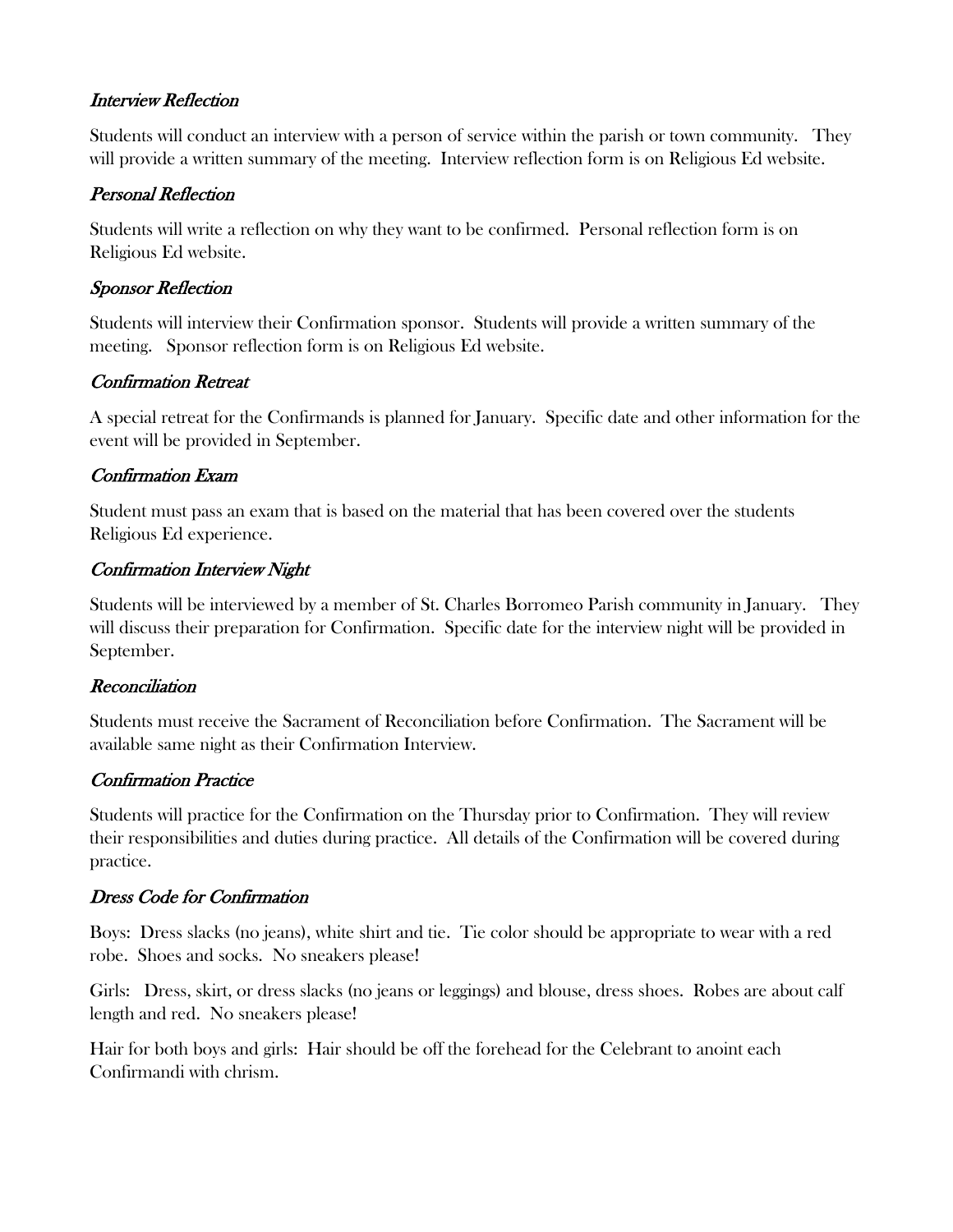# Confirmation Day

At St. Charles Borromeo Parish, the sacrament of Confirmation is celebrated in March with two services, 4pm & 6pm. Each student will be assigned a service based upon their last name.

# The Role and Eligibility of the Sponsor According to the Diocese of Trenton

## Role of Sponsors:

- Individual sponsors are to be selected.
- A sponsor is a person who knows the candidate and can help them on their spiritual journey.
- Ideally a sponsor is someone who already has been involved in the spiritual formation of the candidate, such as a godparent, or member of the local parish.
- When possible the Baptismal sponsor should be chosen in order to show the relationship between Baptism and Confirmation.
- A sponsor needs to be acquainted with their responsibilities and given opportunities for inclusion in the candidate's immediate preparation program.
- A proxy sponsor may stand in for the individual sponsor if pastoral considerations warrant this. The same eligibility requirements would apply. Since parents are not eligible to act as a sponsor, to avoid confusion, it is best to avoid using a parent as a proxy.

Pre-Requisites for Sponsors:

- Be designated by the one to be confirmed, by the parents, or the person who takes their place in their absence, by the pastor or minister and have the aptitude and intention of fulfilling this function.
- Have completed the sixteenth year of age, unless the diocesan bishop has established another age, or the pastor or minister has granted an exception for a just cause.
- Be a baptized Catholic who has been confirmed and has already received the most holy Sacrament of the Eucharist and who leads a life of faith in keeping with the role/function they are about to assume.
- The sponsor must be a fully initiated Catholic who participates regularly in the Eucharist and who is not living in a marriage which the Roman Catholic Church does not recognize.
- Not be bound by any canonical penalty legitimately imposed or declared (ie. Excommunication). (Diocese of Trenton: Parish Religious Education Administration Manual: 505 5006, P505.1, November 2012)

## Eligibility- Canon No. 872

- For a person to be eligible to be a sponsor he or she:
	- $\triangleright$  Must be sixteen years of age or older, and be currently practicing Catholic
	- $\triangleright$  Must belong to the Catholic Church and have been initiated in the three Sacraments of Baptism, Confirmation, and Eucharist
	- $\triangleright$  Must not be prohibited by law from exercising the role of sponsor
	- $\triangleright$  May be the same sponsor the candidate had at Baptism or a new sponsor
	- $\triangleright$  May be either male or female for any candidate